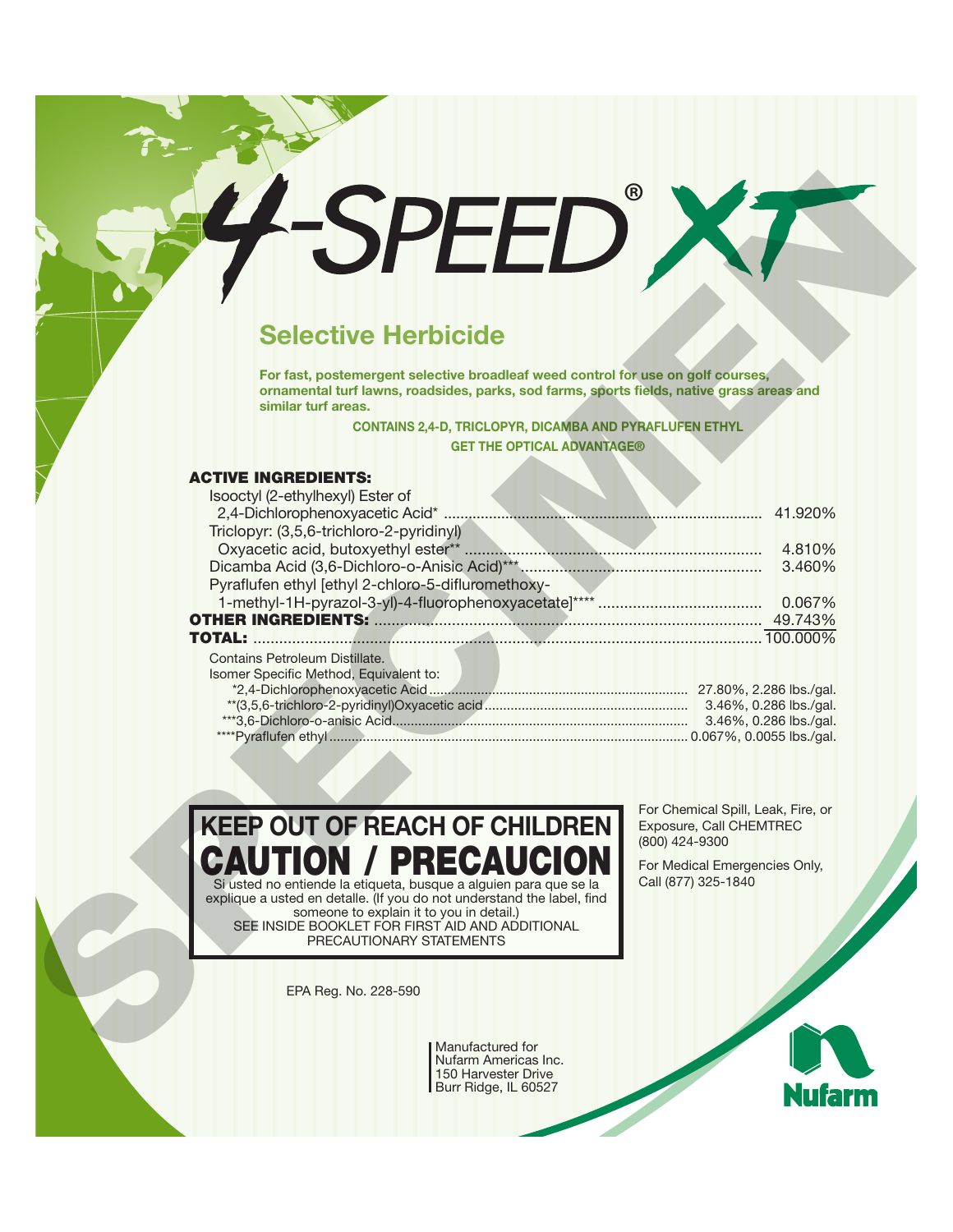## **PRECAUTIONARY STATEMENTS HAZARDS TO HUMANS AND DOMESTIC ANIMALS CAUTION / PRECAUCION**

#### **PERSONAL PROTECTIVE EQUIPMENT (PPE):**

#### **All mixers, loaders, applicators and other handlers must wear:**

- Long-sleeved shirt and long pants
- Shoes plus socks, and
- Chemical-resistant gloves.

# **USER SAFETY RECOMMENDATIONS**

#### **Users Should:**

- Wash hands, face, and arms with soap and water before eating, smoking, drinking or using the toilet.
- Remove clothing/PPE immediately if pesticide gets inside. Then wash thoroughly and put on clean clothing. If pesticide gets on skin, wash immediately with soap and water.
- Remove PPE immediately after handling this product. Wash the outside of gloves before removing. As soon as possible, wash thoroughly and change into clean clothing.

|                                                                                                | Harmful if swallowed. Causes moderate eye irritation. Avoid contact with eyes, skin or clothing.                                                                                                                                                                                                                                                                                                                                                                                                                                                                                                                                                                                                                                                                                                                                                                                                                                                                                                                                                                                                                                        |
|------------------------------------------------------------------------------------------------|-----------------------------------------------------------------------------------------------------------------------------------------------------------------------------------------------------------------------------------------------------------------------------------------------------------------------------------------------------------------------------------------------------------------------------------------------------------------------------------------------------------------------------------------------------------------------------------------------------------------------------------------------------------------------------------------------------------------------------------------------------------------------------------------------------------------------------------------------------------------------------------------------------------------------------------------------------------------------------------------------------------------------------------------------------------------------------------------------------------------------------------------|
|                                                                                                | PERSONAL PROTECTIVE EQUIPMENT (PPE):                                                                                                                                                                                                                                                                                                                                                                                                                                                                                                                                                                                                                                                                                                                                                                                                                                                                                                                                                                                                                                                                                                    |
|                                                                                                | Some materials that are chemical-resistant to this product are listed below. If you want more options, follow the instructions for Category<br>A on an EPA chemical-resistance category selection chart.                                                                                                                                                                                                                                                                                                                                                                                                                                                                                                                                                                                                                                                                                                                                                                                                                                                                                                                                |
| • Long-sleeved shirt and long pants<br>· Shoes plus socks, and<br>• Chemical-resistant gloves. | All mixers, loaders, applicators and other handlers must wear:<br>Follow manufacturer's instructions for cleaning/maintaining PPE. If no such instructions for washables exist, use detergent and hot water.<br>Keep and wash PPE separately from other laundry.                                                                                                                                                                                                                                                                                                                                                                                                                                                                                                                                                                                                                                                                                                                                                                                                                                                                        |
|                                                                                                | <b>USER SAFETY RECOMMENDATIONS</b>                                                                                                                                                                                                                                                                                                                                                                                                                                                                                                                                                                                                                                                                                                                                                                                                                                                                                                                                                                                                                                                                                                      |
| <b>Users Should:</b>                                                                           | . Wash hands, face, and arms with soap and water before eating, smoking, drinking or using the toilet.<br>. Remove clothing/PPE immediately if pesticide gets inside. Then wash thoroughly and put on clean clothing. If pesticide gets on skin,<br>wash immediately with soap and water.<br>. Remove PPE immediately after handling this product. Wash the outside of gloves before removing. As soon as possible, wash<br>thoroughly and change into clean clothing.                                                                                                                                                                                                                                                                                                                                                                                                                                                                                                                                                                                                                                                                  |
|                                                                                                | <b>FIRST AID</b>                                                                                                                                                                                                                                                                                                                                                                                                                                                                                                                                                                                                                                                                                                                                                                                                                                                                                                                                                                                                                                                                                                                        |
| <b>IF SWALLOWED</b>                                                                            | . Call a poison control center or doctor immediately for treatment advice.<br>• Have person sip a glass of water if able to swallow.<br>. Do not induce vomiting unless told to do so by a poison control center or doctor.<br>. Do not give anything by mouth to an unconscious person.                                                                                                                                                                                                                                                                                                                                                                                                                                                                                                                                                                                                                                                                                                                                                                                                                                                |
| <b>IF IN EYES</b>                                                                              | . Hold eye open and rinse slowly and gently with water for 15 to 20 minutes.<br>. Remove contact lenses, if present, after the first 5 minutes, then continue rinsing eye.<br>• Call a poison control center or doctor for treatment advice.                                                                                                                                                                                                                                                                                                                                                                                                                                                                                                                                                                                                                                                                                                                                                                                                                                                                                            |
| <b>IF ON SKIN</b><br><b>OR CLOTHING</b>                                                        | • Take off contaminated clothing.<br>. Rinse skin immediately with plenty of water for 15 to 20 minutes.<br>· Call a poison control center or doctor for treatment advice.                                                                                                                                                                                                                                                                                                                                                                                                                                                                                                                                                                                                                                                                                                                                                                                                                                                                                                                                                              |
|                                                                                                | <b>HOT LINE NUMBER</b><br>Have the product container or label with you when calling a poison control center or doctor, or going for treatment.<br>You may also contact 1-877-325-1840 for emergency medical treatment information.                                                                                                                                                                                                                                                                                                                                                                                                                                                                                                                                                                                                                                                                                                                                                                                                                                                                                                      |
|                                                                                                | <b>NOTE TO PHYSICIAN</b><br>Contains petroleum distillate. Vomiting may cause aspiration pneumonia.                                                                                                                                                                                                                                                                                                                                                                                                                                                                                                                                                                                                                                                                                                                                                                                                                                                                                                                                                                                                                                     |
| gutters or ditches.                                                                            | <b>ENVIRONMENTAL HAZARDS</b><br>This product is toxic to fish and aquatic invertebrates. This product may contaminate water through drift of spray in wind or via runoff<br>events. Use care when applying in areas adjacent to any body of water. To prevent contamination of the environment, do not apply near<br>water, storm drains, gutters or ditches. Do not apply when rain is predicted for that day or when wind is strong enough to carry spray<br>away from treatment area. Rinse applicator equipment over the lawn or garden area that was treated, and away from water, storm drains,<br>Most cases of groundwater contamination involving phenoxy herbicides, such as 2,4-D, have been associated with mixing/loading and<br>disposal sites. Caution should be exercised when handling these herbicides at such sites to prevent contamination of groundwater<br>supplies. Use of the closed systems for mixing or transferring this pesticide will reduce the probability of spills. Placement of the<br>mixing/loading equipment on an impervious pad to contain spills will help prevent groundwater contamination. |
|                                                                                                | <b>DIRECTIONS FOR USE</b>                                                                                                                                                                                                                                                                                                                                                                                                                                                                                                                                                                                                                                                                                                                                                                                                                                                                                                                                                                                                                                                                                                               |
|                                                                                                | It is a violation of Federal law to use this product in a manner inconsistent with its labeling. READ ENTIRE LABEL BEFORE USING THIS<br>PRODUCT. USE STRICTLY IN ACCORDANCE WITH LABEL PRECAUTIONARY STATEMENTS AND DIRECTIONS.                                                                                                                                                                                                                                                                                                                                                                                                                                                                                                                                                                                                                                                                                                                                                                                                                                                                                                         |

# **NOTE TO PHYSICIAN**

# **ENVIRONMENTAL HAZARDS**

# **DIRECTIONS FOR USE**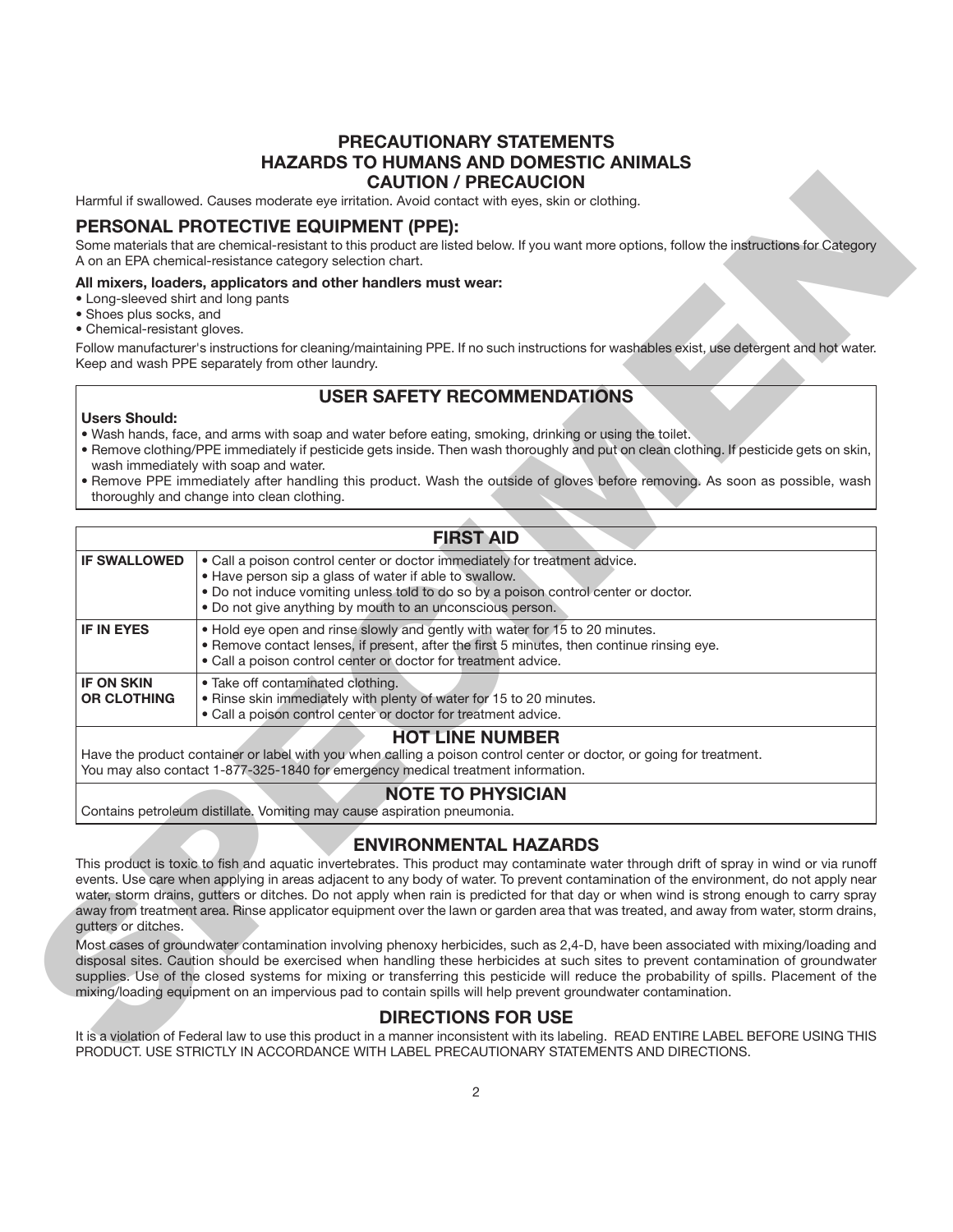Do not apply this product in a way that will contact workers or other persons, either directly or through drift. Only protected handlers may be in the area during application. For any requirements specific to your State or Tribe, consult the agency responsible for pesticide regulation. Aerial application is prohibited.

Use of this product in certain portions of California, Oregon, and Washington is subject to the January 22, 2004 Order of Injunctive Relief in Washington Toxics Coalition et al vs. EPA C01-132C (W.D. WA). For information, please refer to www.epa.gov/espp.

# **AGRICULTURAL USE REQUIREMENTS**

Use this product only in accordance with its labeling and with the Worker Protection Standard, 40 CFR part 170. This Standard contains requirements for the protection of agricultural workers on farms, forests, nurseries, and greenhouses, and handlers of agricultural pesticides. It contains requirements for training, decontamination, notification, and emergency assistance. It also contains specific instructions and exceptions pertaining to the statements on this label about Personal Protective Equipment (PPE) and restricted-entry interval. The requirements in this box only apply to uses of this product that are covered by the Worker Protection Standard. And a spleake is provided. Here is Calciotto 2000, one was the response to a small projection of the spleake of the spleake is the content of the spleake is the spleake of the spleake is the spleake of the spleake is the

Do not enter or allow worker entry into treated areas during the restricted entry interval (REI) of 12 hours.

PPE required for early entry to treated areas that is permitted under the Worker Protection Standard and that involves contact with anything that has been treated, such as plants, soil, or water, is: long-sleeved shirt and pants, shoes plus socks and chemical-resistant gloves made of any waterproof material.

# **NON-AGRICULTURAL USE REQUIREMENTS**

The requirements in this box apply to uses of this product that are NOT within the scope of the Worker Protection Standard for agricultural pesticides (40 CFR part 170). The WPS applies when this product is used to produce agricultural plants on farms, forests, nurseries, or greenhouses.

For turf use, do not allow people (other than applicator) or pets on treatment area during application.

Do not enter treatment areas until spray has dried.

# **SPRAY DRIFT MANAGEMENT**

A variety of factors including weather conditions (e.g., wind direction, wind speed, temperature, relative humidity) and method of application (e.g., ground, aerial, airblast, chemigation) can influence pesticide drift. The applicator must evaluate all factors and make appropriate adjustments when applying this product.

#### **Droplet Size**

Use only Medium or coarser spray nozzles according to ASAE (S572) definition for standard nozzles.

#### **Wind Speed**

Do not apply at wind speeds greater than 15 mph.

#### **Temperature Inversions**

If applying at wind speeds less than 3 mph, the applicator must determine if: 1) conditions of temperature inversion exist, or 2) stable atmospheric conditions exist at or below nozzle height. Do not make applications into areas of temperature inversions or stable atmospheric conditions.

#### **Susceptible Plants**

Do not apply under circumstances where spray drift may occur to food, forage, or other plantings that might be damaged or crops thereof rendered unfit for sale, use or consumption. Susceptible crops include, but are not limited to, cotton, okra, flowers, grapes (in growing stage), fruit trees (foliage), soybeans (vegetative stage), ornamentals, sunflowers, tomatoes, beans, and other vegetables, or tobacco. Small amounts of spray drift that might not be visible may injure susceptible broadleaf plants.

#### **Other State and Local Requirements**

Applicators must follow all state and local pesticide drift requirements regarding application of 2,4-D herbicides. Where states have more stringent regulations, they must be observed.

#### **Equipment**

All ground application equipment must be properly maintained and calibrated using appropriate carriers or surrogates.

Do not apply with a nozzle height greater than 4 feet above the crop canopy.

# **USE PRECAUTIONS**

For turf use, the maximum number of broadcast applications per treatment site is 2 per year. Failure to observe all precautions may result in injury to turf and/or susceptible plants.

# **PRODUCT INFORMATION**

This product combines 2,4-D, Triclopyr, Dicamba and Pyraflufen to provide fast-acting broadleaf weed control.

• Postemergent control of a comprehensive list of tough broadleaf weeds in turfgrass.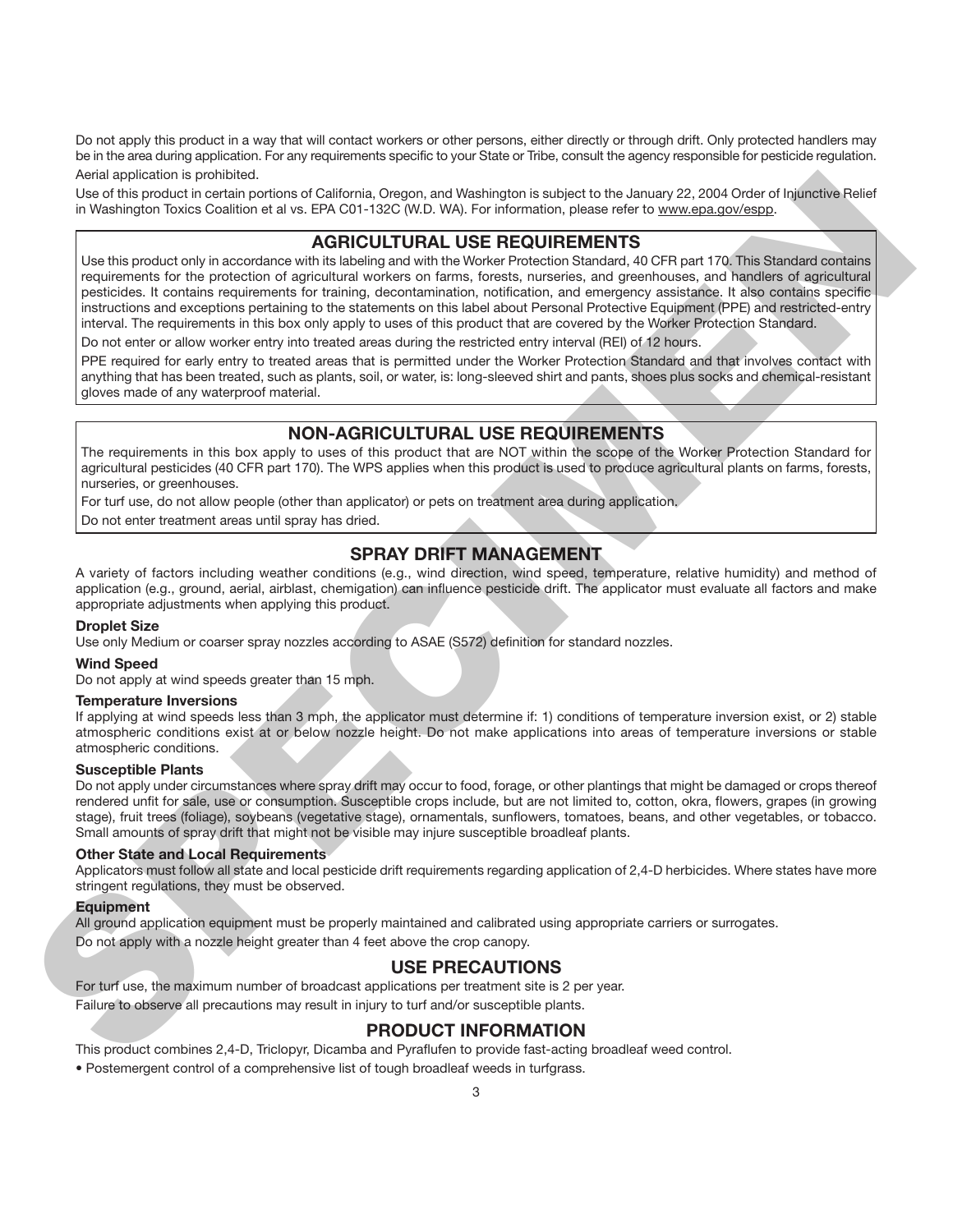- Fast-acting formulation designed to show weed injury symptoms within 24 to 48 hours of application.
- Premium chemistry, including triclopyr, provides maximum weed control power for hard-to-kill weeds like wild violet, wild geranium, spurge and oxalis.
- Pyraflufen-Ethyl not only accelerates the speed of control, but is also an effective herbicide that broadens the weed control spectrum of the product.

## **USE SITES**

This product is for use on Ornamental Turf Lawns (Residential, Industrial and Institutional), Parks, Cemeteries, Athletic Fields, Golf Courses (Fairways, Aprons, Tees and Roughs), Sod Farms and similar turf areas.

Avoid mist (spray drift) to vegetables, flowers, ornamentals, shrubs, trees and other desireable plants. Do not pour spray solutions near these plants. Do not spray on carpetgrass, dichondra nor on lawns or turf where desirable clovers are present. Avoid fine mists. Except as noted, use only lawn-type sprayers. Coarse sprays are less likely to "wind-drift". Use coarse spray droplets. Do not spray roots of ornamentals and trees. Do not exceed specified dosages for any area; be particularly careful within the dripline of trees and other species. The mean of the vector of the state of the state of the side in which should be to consider the wall control in the state of the state of the state of the state of the state of the state of the state of the state of the st

Do not use this product near or in greenhouses.

# **TIMING**

For best results, apply this product to young, actively growing weeds as a postemergence broadcast or spot spray. Follow-up applications may be required for dense infestations and hard to control species.

#### **NEWLY SEEDED AREAS:**

Do not apply to newly seeded grasses until well established unless discoloration or damage can be tolerated.

#### **NEWLY SODDED, SPRIGGED, OR PLUGGED AREAS:**

Do not apply to newly sodded, sprigged, or plugged grasses for at least 3 to 4 weeks after the sodding, sprigging, or plugging operations. **SEEDING:**

Reseed no sooner than 2 weeks after application of this product. In areas that are slit seeded, to assure seed soil contact, reseeding interval may be reduced to 7 days.

#### **MOWING:**

For best results, turf should not be mowed for 1 to 2 days before or after application to maximize leaf surface of the target plant and aid in translocation.

## **IRRIGATION, RAINFALL AND TEMPERATURE**

When air temperature exceeds 90°F, temporary turf injury may result from broadcast applications. Limit applications to spot or directed applications. Manage the application rate to minimize the potential for injury.

When treating Carpetgrass, avoid broadcast applications when air temperature exceeds 80°F. When air temperatures exceed 80°F, limit application to spot treatment only to avoid temporary turf injury.

Avoid applying during excessively dry or hot periods unless irrigation is used. For optimum results, do not apply if rainfall is expected within 4 hours; delay irrigation cycle for 24 hours.

#### **MIXING INSTRUCTIONS**

Begin with a clean spray tank. Fill the spray tank with one-half the required amount of water. Slowly add this product while agitating, then complete filling the tank with water.

Maintain continuous agitation until spraying is complete. If left standing for extended periods of time, re-agitate to assure uniformity of the spray mixture.

This product can be tank mixed with some liquid fertilizers or liquid iron materials. Because liquid fertilizer and liquid iron differ in pH, free ammonia content, density, salt concentration and percentage of water, a compatability test is recommended prior to mixing in application equipment. All regulations, either State or Federal, relating to the application of liquid fertilizers or liquid iron and this product must be strictly followed.

Adding oil, wetting agent, or other surfactant to the spray may be used to increase effectiveness on weeds, but doing so may reduce selectivity to turf resulting in turf damage. Failure to observe the above precautions may result in injury to turf and other desirable vegetation.

The following compatability test should always be performed prior to full-scale tank mixing.

- 1. Pour 18 fluid ounces of water into a quart jar.
- 2. Add 1 fluid ounce of either the liquid fertilizer or liquid iron to be used.
- 3. Add 1 fluid ounce of this product.
- 4. Close jar and shake well.
- 5. Watch the mixture for several seconds after shaking and check again after 30 minutes.
- 6. If the mixture does not show signs of separating, the combination may be used. If the mixture foams excessively, gels, separates or gets very thick, do not combine for field application.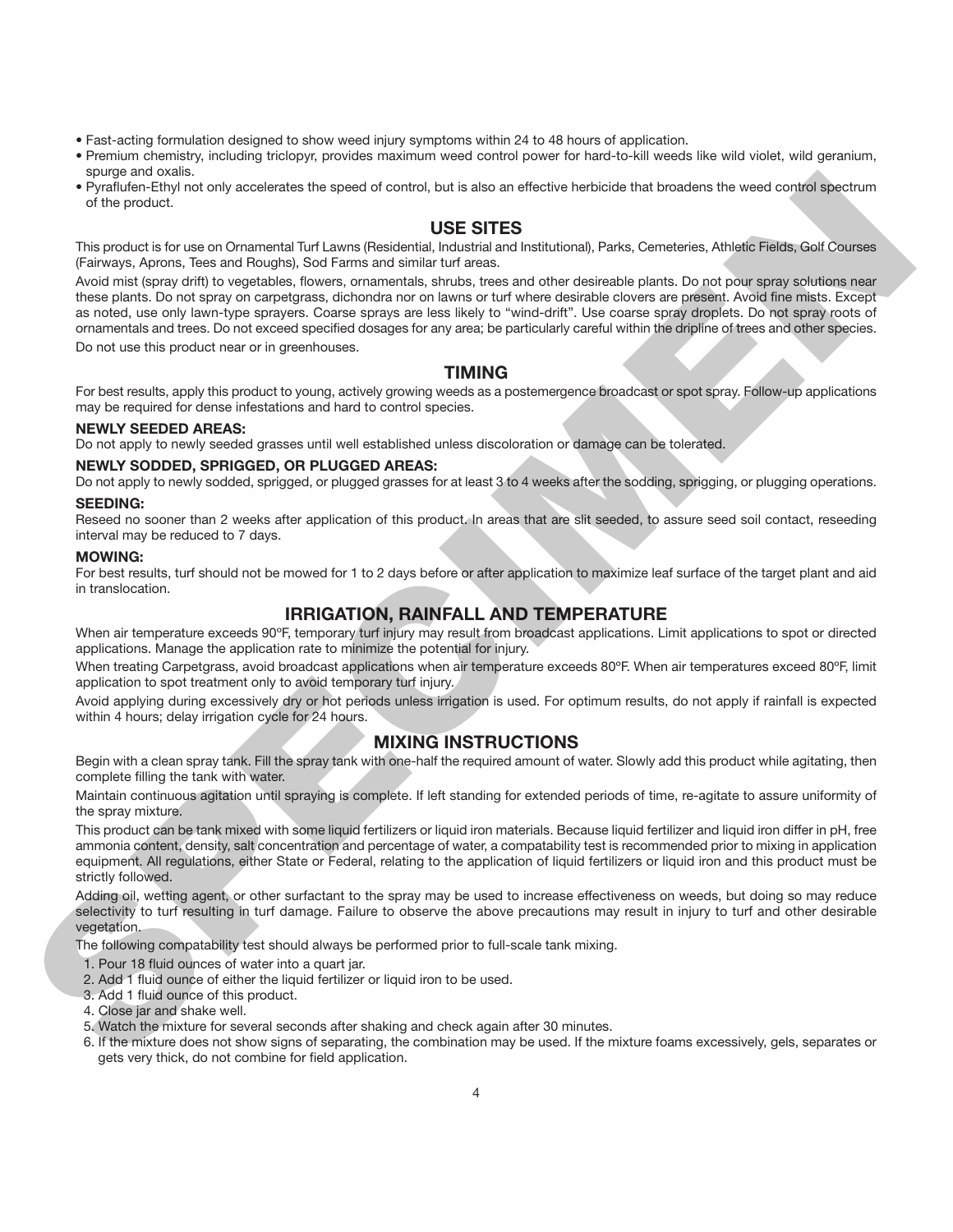- 7. Compatibility may be improved by the use of a compatibility agent. Follow the previously outlined test procedures and add 1/6 ounce of the compatibility agent between steps (the compatibility agent must be added to the fertilizer or iron before adding this product).
- 8. If the mixture does not separate, gel, foam or get very thick, it may be used for field application. Mix only the amount to be sprayed. Do not allow to stand overnight.

### **WEEDS CONTROLLED**

| Beggarweed       | Cornspeedwell     |
|------------------|-------------------|
| <b>Bindweed</b>  | Dandelion         |
| Black medic      | Dock              |
| <b>Buckhorn</b>  | Dog fennel        |
| <b>Burdock</b>   | English daisy     |
| <b>Buttercup</b> | Florida pusley    |
| Canadian thistle | Frenchweed        |
| Carpetweed       | Goldenrod         |
| Catnip           | Ground ivy        |
| Chamise          | Hawkweed          |
| Chickweed        | Healall           |
| Chicory          | Heartleaf drymary |
| Cinquefoil       | Henbit            |
| Clover           | Jimsonweed        |
| Cocklebur        | Knawel            |
| Coffeeweed       | Knotweed          |
| Cornflower       | Kochia            |

# **TURF, ORNAMENTAL**

# **AND TURF GROWN FOR SOD APPLICATION RATES**

| detergent or approved spray tank cleaner and rinse thoroughly.                                                                                                                                                                                 |                                                                                                                                                                                                                               |                                            |                                                                                                                                                                                                                           |                                            |                                                                                                                                                                                                                              |                                                                                                                                                                                                                                                                                                                                                                                                                                                                                                                                                                                                                                                         |
|------------------------------------------------------------------------------------------------------------------------------------------------------------------------------------------------------------------------------------------------|-------------------------------------------------------------------------------------------------------------------------------------------------------------------------------------------------------------------------------|--------------------------------------------|---------------------------------------------------------------------------------------------------------------------------------------------------------------------------------------------------------------------------|--------------------------------------------|------------------------------------------------------------------------------------------------------------------------------------------------------------------------------------------------------------------------------|---------------------------------------------------------------------------------------------------------------------------------------------------------------------------------------------------------------------------------------------------------------------------------------------------------------------------------------------------------------------------------------------------------------------------------------------------------------------------------------------------------------------------------------------------------------------------------------------------------------------------------------------------------|
|                                                                                                                                                                                                                                                |                                                                                                                                                                                                                               |                                            | <b>WEEDS CONTROLLED</b>                                                                                                                                                                                                   |                                            |                                                                                                                                                                                                                              |                                                                                                                                                                                                                                                                                                                                                                                                                                                                                                                                                                                                                                                         |
|                                                                                                                                                                                                                                                |                                                                                                                                                                                                                               |                                            |                                                                                                                                                                                                                           |                                            |                                                                                                                                                                                                                              | This product will control or suppress the following list of broadleaf weeds as well as many other broadleaf weeds susceptible to 2,4-D.                                                                                                                                                                                                                                                                                                                                                                                                                                                                                                                 |
| Beggarweed<br><b>Bindweed</b><br><b>Black medic</b><br><b>Buckhorn</b><br><b>Burdock</b><br><b>Buttercup</b><br>Canadian thistle<br>Carpetweed<br>Catnip<br>Chamise<br>Chickweed<br>Chicory<br>Cinquefoil<br>Clover<br>Cocklebur<br>Coffeeweed | Cornspeedwell<br>Dandelion<br><b>Dock</b><br>Dog fennel<br>English daisy<br>Florida pusley<br>Frenchweed<br>Goldenrod<br>Ground ivy<br>Hawkweed<br>Healall<br>Heartleaf drymary<br>Henbit<br>Jimsonweed<br>Knawel<br>Knotweed |                                            | Lambsquarter<br>Lespedeza<br>Little Starwort<br>Mallow<br>Matchweed<br>Morningglory<br>Mustard<br>Oxalis<br>(Stricta and<br>Corniculata)<br>Parsely-piert<br>Pennywort<br>Pepperweed<br>Pigweed<br>Plantain<br>Poison ivy |                                            | Purslane<br>Ragweed<br>Red clover<br>Red sorrel<br>Sheep sorrel<br>Shepherdspurse<br>Smartweed<br>Sowthistle<br>Speedwell<br>Spiderwort<br>Spotted catsear<br>Spurge<br>Spurweed<br>Stinging nettle<br>Stitchwort<br>Thistle | Veronica<br>Vetch<br>Wild aster<br>Wild carrot<br>Wild garlic<br>Wild geranium<br>Wild lettuce<br>Wild onion<br>Wild radish<br><b>Wild violet</b><br>Wood sorrel<br>Yarrow<br>and other broadleaf<br>weeds                                                                                                                                                                                                                                                                                                                                                                                                                                              |
| Cornflower                                                                                                                                                                                                                                     | Kochia                                                                                                                                                                                                                        |                                            | Poison oak                                                                                                                                                                                                                |                                            | Toadflax                                                                                                                                                                                                                     |                                                                                                                                                                                                                                                                                                                                                                                                                                                                                                                                                                                                                                                         |
|                                                                                                                                                                                                                                                |                                                                                                                                                                                                                               |                                            | <b>TURF GROWN FOR SOD</b>                                                                                                                                                                                                 | <b>AND</b>                                 | (golf courses, cemeteries, parks, sports fields, turfgrass, lawns and other grass areas)                                                                                                                                     |                                                                                                                                                                                                                                                                                                                                                                                                                                                                                                                                                                                                                                                         |
| <b>SITE</b>                                                                                                                                                                                                                                    | <b>USE RATE</b><br>(Fluid<br>Ounces)                                                                                                                                                                                          | <b>SPRAY</b><br><b>VOLUME</b><br>(Gallons) | <b>APPLICATION RATES</b><br><b>USE RATE</b><br>(Pints)                                                                                                                                                                    | <b>SPRAY</b><br><b>VOLUME</b><br>(Gallons) |                                                                                                                                                                                                                              | <b>USE DIRECTIONS</b>                                                                                                                                                                                                                                                                                                                                                                                                                                                                                                                                                                                                                                   |
|                                                                                                                                                                                                                                                |                                                                                                                                                                                                                               |                                            |                                                                                                                                                                                                                           | <b>PER ACRE</b>                            |                                                                                                                                                                                                                              |                                                                                                                                                                                                                                                                                                                                                                                                                                                                                                                                                                                                                                                         |
| Bahiagrass,<br>Bluegrass,<br><b>Common</b><br>Bermudagrass,<br>Fescue,<br>Ryegrass,<br><b>Zoysiagrass</b>                                                                                                                                      | 1.1 to 1.5                                                                                                                                                                                                                    | PER 1,000 SQ. FT.<br>$0.1$ to $5.0$        | 3.0 to 4.0                                                                                                                                                                                                                | 3 to 220                                   | specialist.<br>grasses.                                                                                                                                                                                                      | Bermudagrass - If Bermudagrass is dormant, up to<br>4 pints per acre may be used. However, some hybrid<br>Bermudagrasses may be sensitive to this product.<br>Contact your local extension service weed control<br>Warm Season Turfgrass - Use reduced rates if<br>grass is stressed from heat or drought. Exercise care<br>when applying during growth stages from dormancy<br>to green-up and from green-up to dormancy. Some<br>temporary discoloration may occur on warm season<br>When mixing with fertilizer - Higher water volumes<br>may be used when tank mixed with a turf fertilizer.<br>Follow fertilizer labels for proper amounts to add. |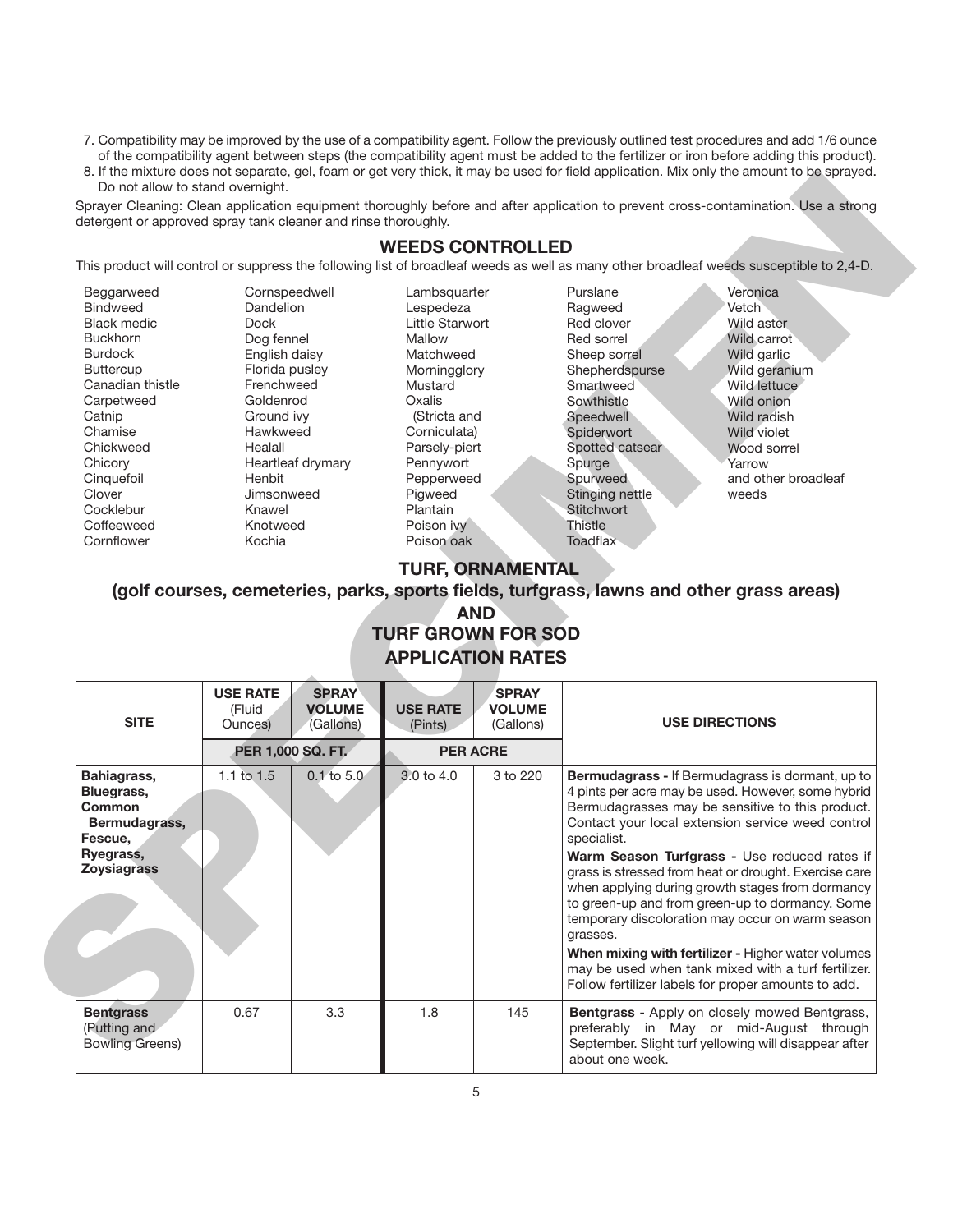**NOTE:** Care should be taken to avoid overdosing Bentgrass or injury may result. Higher volumes of water (i.e. one fluid ounce in 2 to 4 gallons of water per 1,000 square feet ) will aid in obtaining uniform coverage. If hand-type sprayers are used, it is preferable to use a single nozzle sprayer rather than a multiple nozzle boom as sideways application with a boom where the spray from more than one nozzle is allowed to fall on the same area will result in heavy local over-application and subsequent turf discoloration or injury. Ornamental Turf: Make no more than 2 applications per year.

# **LOW VOLUME SPRAY APPLICATION EQUIPMENT**

|                                                                                                                       |                                                                                             |                                                 |                             | LOW VOLUME SPRAY APPLICATION EQUIPMENT                                                                                                                                                                                                                     |
|-----------------------------------------------------------------------------------------------------------------------|---------------------------------------------------------------------------------------------|-------------------------------------------------|-----------------------------|------------------------------------------------------------------------------------------------------------------------------------------------------------------------------------------------------------------------------------------------------------|
|                                                                                                                       |                                                                                             | <b>USE RATE</b>                                 |                             |                                                                                                                                                                                                                                                            |
| <b>EQUIPMENT</b>                                                                                                      | <b>APPLICATION</b>                                                                          | <b>Fluid Ounces</b><br>per 1,000<br>Square Feet | <b>Pints</b><br>per<br>Acre | <b>USE DIRECTIONS</b>                                                                                                                                                                                                                                      |
| <b>Controlled</b><br><b>Droplet Applicators</b><br>(CDA), Atomizers and<br><b>Spinning Disk</b><br><b>Applicators</b> | Bluegrass,<br>Fescue,<br>Ryegrass                                                           | 1.1 to 1.5                                      | 3.0 to 4.0                  | Use in sufficient water to assure coverage (1 to 4<br>gallons of water per acre is normal for this type of<br>equipment). Do not overlap spray patterns.                                                                                                   |
|                                                                                                                       | Bahiagrass,<br>Common<br>Bermudagrass,<br>Zoysiagrass                                       | 0.50 to 0.75                                    | 1.5 to 2.0                  | Use in sufficient water to assure coverage (1 to 4<br>gallons of water per acre is normal for this type of<br>equipment); and follow CDA spray instructions for<br>cool season grasses. Use reduced rates if grass is<br>stressed from heat, drought, etc. |
| <b>Lower Volume</b><br>Equipment<br>(equipped w/<br>spray nozzles)                                                    | Bluegrass,<br>Fescue,<br>Ryegrass,<br>Bahiagrass,<br>Common<br>Bermudagrass,<br>Zoysiagrass | 1.1 to 1.5                                      | 3.0 to 4.0                  | Use as little as 5 gallons of water per acre. Use only<br>application equipment that is capable of spreading<br>a uniform droplet, wetting each weed surface.                                                                                              |
|                                                                                                                       |                                                                                             |                                                 |                             |                                                                                                                                                                                                                                                            |
|                                                                                                                       |                                                                                             |                                                 |                             |                                                                                                                                                                                                                                                            |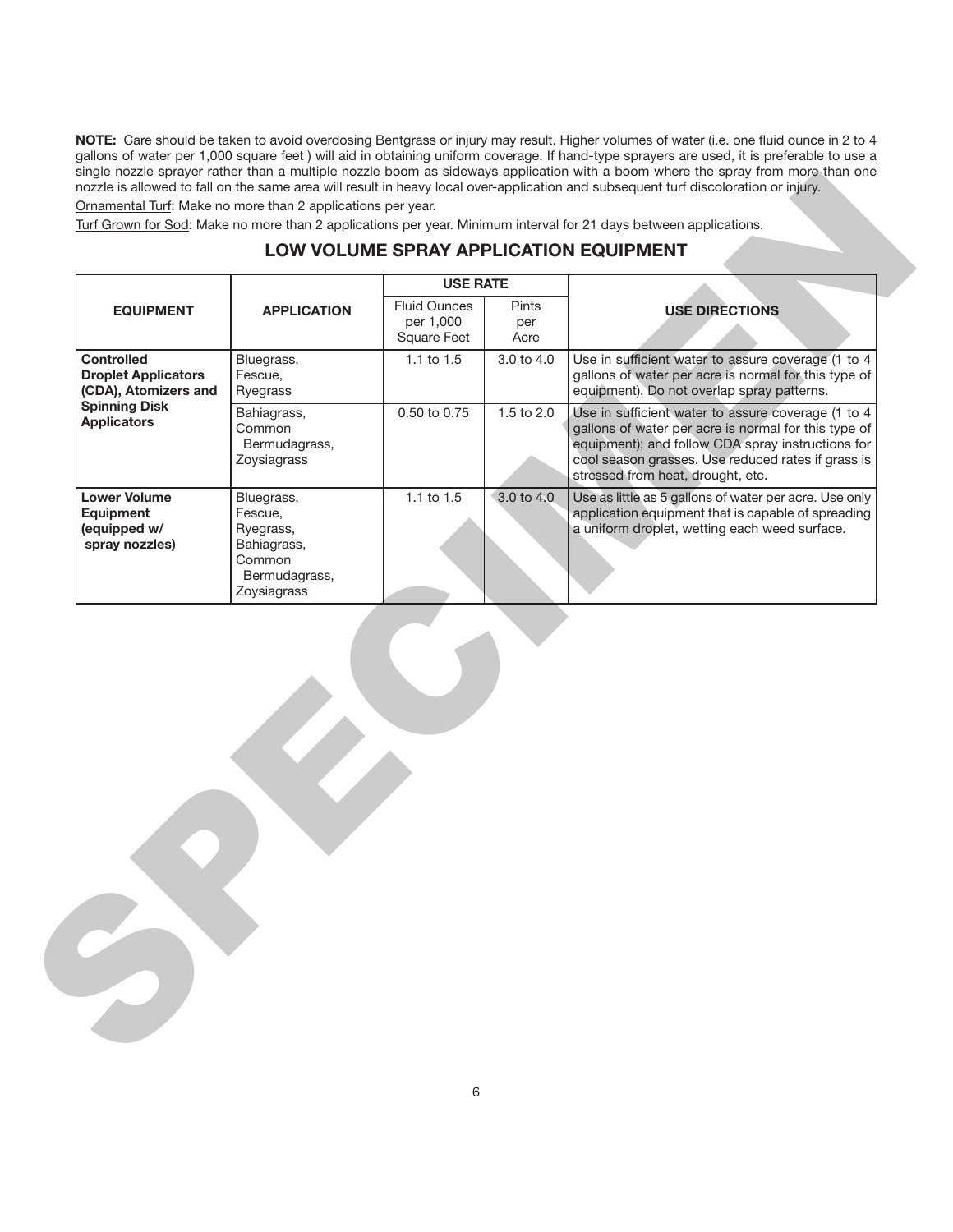# **STORAGE AND DISPOSAL**

Do not contaminate water, food or feed by storage or disposal.

**PESTICIDE STORAGE**: This product should be stored in its original container in a cool, dry locked place out of the reach of children and out of direct sunlight. Do not use or store near heat or open flame. Store at temperatures above 32°F. If allowed to freeze, remix before using. This does not alter this product. Containers should be opened in well ventilated areas. Keep container tightly sealed when not in use. Do not stack cardboard cases more than two pallets high. Do not store near open containers of fertilizer, seed or other pesticides.

**PESTICIDE DISPOSAL:** To avoid wastes, use all material in this container by application according to label directions. If waste cannot be avoided, offer remaining product to a waste disposal facility or pesticide disposal program (often such programs are run by state or local governments or by industry).

#### **CONTAINER DISPOSAL:**

**NOTE:** This product is available in multiple containers. Refer to the Net Contents section of this products labeling for the applicable "Nonrefillable" or "Refillable" designation. Follow the container disposal [handling] instructions below that apply to your container type / size.

**Nonrefillable Containers 5 Gallons or Less:** Nonrefillable container. Do not reuse or refill this container. Triple rinse container (or equivalent) promptly after emptying. **Triple rinse as follows:** Empty the remaining contents into application equipment or a mix tank and drain for 10 seconds after the flow begins to drip. Fill the container 1/4 full with water and recap. Shake for 10 seconds. Pour rinsate into application equipment or a mix tank or store rinsate for later use or disposal. Drain for 10 seconds after the flow begins to drip. Repeat this procedure two more times. Then offer for recycling or reconditioning, or puncture and dispose of in a sanitary landfill, or by other procedures approved by State and local authorities. Plastic containers are also disposable by incineration, or, if allowed by State and local authorities, by burning. If burned, stay out of smoke.

**Nonrefillable Containers Larger than 5 Gallons:** Nonrefillable container. Do not reuse or refill this container. Offer for recycling if available. Triple rinse or pressure rinse container (or equivalent) promptly after emptying. **Triple rinse as follows:** Empty the remaining contents into application equipment or a mix tank. Fill the container 1/4 full with water. Replace and tighten closures. Tip container on its side and roll it back and forth, ensuring at least one complete revolution, for 30 seconds. Stand the container on its end and tip it back and forth several times. Turn the container over onto its other end and tip it back and forth several times. Empty the rinsate into application equipment or a mix tank or store rinsate for later use or disposal. Repeat this procedure two more times. **Pressure rinse as follows:** Empty the remaining contents into application equipment or a mix tank and continue to drain for 10 seconds after the flow begins to drip. Hold container upside down over application equipment or mix tank or collect rinsate for later use or disposal. Insert pressure rinsing nozzle in the side of the container, and rinse at about 40 psi for at least 30 seconds. Drain for 10 seconds after the flow begins to drip. SPECIFIC CONTRACT CONTRACT CONTRACT CONTRACT CONTRACT CONTRACT CONTRACT CONTRACT CONTRACT CONTRACT CONTRACT CONTRACT CONTRACT CONTRACT CONTRACT CONTRACT CONTRACT CONTRACT CONTRACT CONTRACT CONTRACT CONTRACT CONTRACT CONTR